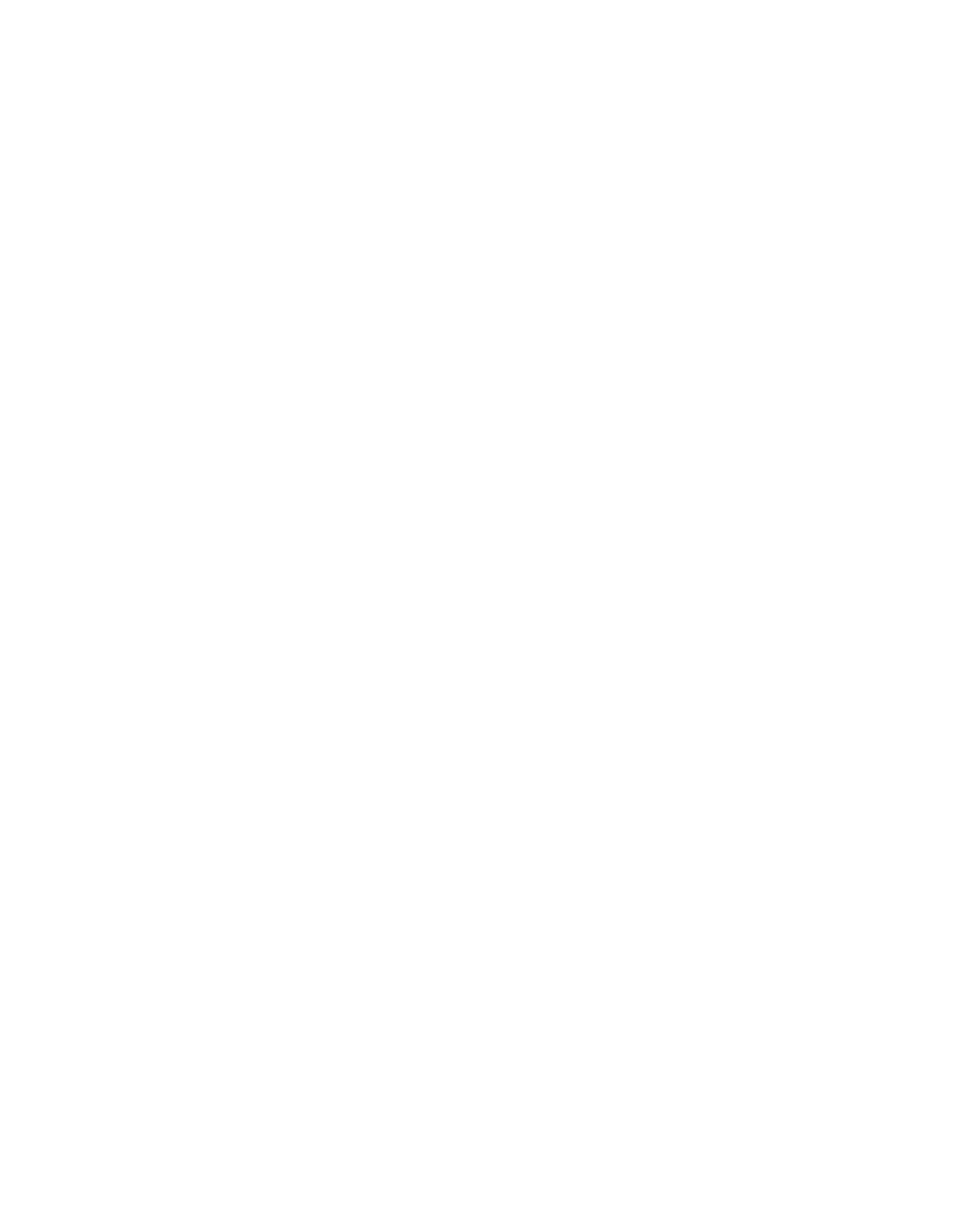## **Smith Corner Church Family Center Rules and Regulations**

## **Mission statement**

The Smith Corner Church Family Center has been built for the purpose of glorifying Jesus Christ by providing an environment for various church ministries and family activities. Use of the family center will be at the discretion of the church council.

## **Rules and Regulations**

- 1. The family center is available to anyone who is a member of Smith corner church
- 2. Family activities must not interfere with regularly scheduled church ministry functions. Weddings are an exception. Wedding, wedding reception and rehearsal dinner dates should be given at least three months in advance to allow ample time for rescheduling of ministry functions.
- 3. No dancing is allowed in the family center.
- 4. All damages must be promptly reported.
- 5. Adult (18 years or older) supervision is required at all times when someone is in the family center.
- 6. No hanging on the basketball rims or Nets.
- 7. **All garbage must be bagged and taken to the dumpster by the shed after your activity.**
- 8. Tables and chairs must be put away.
- 9. Decorations must be removed.
- 10. Sinks, stoves, and countertops must be wiped down.